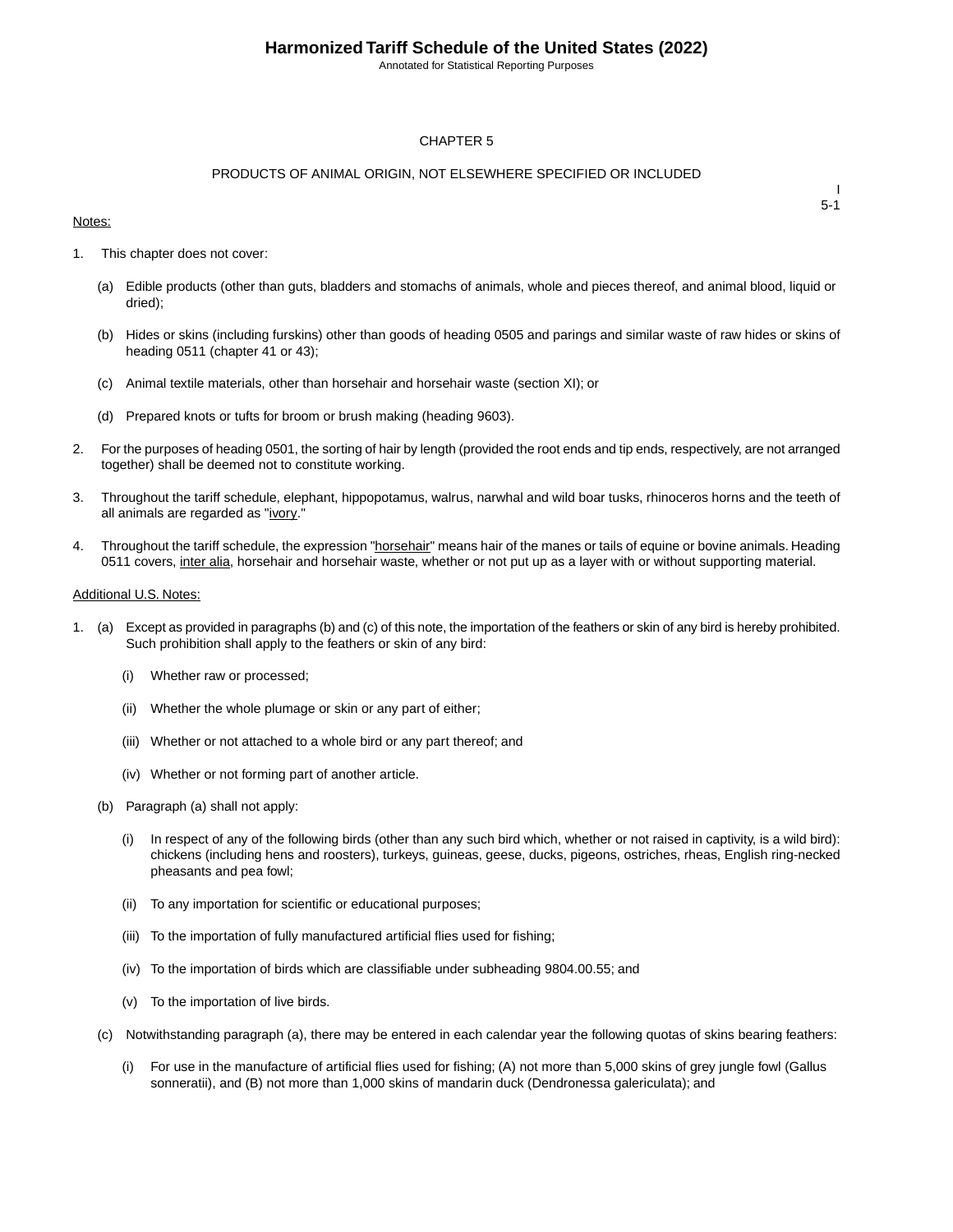Annotated for Statistical Reporting Purposes

Additional U.S. Notes: (con.) I 5-2

> (ii) For use in the manufacture of artificial flies used for fishing, or for millinery purposes, not more than 45,000 skins, in the aggregate, of the following species of pheasant: Lady Amherst pheasant (Chrysolophus amerstiae), golden pheasant (Chrysolophus pictus), silver pheasant (Lophura nycthemera), Reeves pheasant (Syrmaticus reevesii), blue-eared pheasant (Crossoptilon auritum) and brown-eared pheasant (Crossoptilon mantchuricum)  $1/$

For the purposes of these quotas, any part of a skin which has been severed shall be considered to be a whole skin.

- (d) No article specified in paragraph (c) shall be entered except under a permit issued by the Secretary of the Interior. The Secretary of the Interior shall prescribe such regulations as may be necessary to carry out the purposes and provisions of paragraph (c) (including regulations providing for equitable allocation among qualified applicants of the import quotas established by such provisions). Whenever the Secretary of the Interior finds that the wild supply of any species mentioned in paragraph (c) is threatened with serious reduction or with extinction, he shall prescribe regulations which provide (to such extent and for such period as he deems necessary to meet such threat):
	- (i) In the case of grey jungle fowl or mandarin duck, for the reduction of the applicable import quota; or
	- (ii) In the case of any species of pheasant, for the reduction of the import quota established for pheasants, for the establishment of a subquota for such species of pheasant, or for the elimination of such species from the import quota for pheasant, or any combination thereof.

The authority granted to the Secretary of the Interior by the preceding sentence to reduce any import quota shall include authority to eliminate such quota. 2/

- (e) Any article of a kind the importation of which is prohibited or subjected to a quota by paragraphs (a), (b) and (c) above, and which is in the United States shall be presumed for the purposes of seizure and forfeiture to have been imported in violation of law and shall be seized and forfeited under the customs laws unless such presumption is satisfactorily rebutted; except that such presumption shall not apply to articles in actual use for personal adornment or for scientific or educational purposes. Any article so forfeited may (in the discretion of the Secretary of the Treasury and under such regulations as he may prescribe) (1) be placed with any agency of the Federal Government or of any State government, or any society or museum for exhibition or scientific or educational purposes, or (2) be destroyed.
- (f) Nothing in this note shall be construed to repeal the provision of the act of March 4, 1913, chapter 145 (37 Stat. 847), or the act of July 3, 1918 (40 Stat. 755), or any other law of the United States, now of force, intended for the protection or preservation of birds within the United States. If on investigation by the district director of Customs before seizure, or before trial for forfeiture, or if at such trial if such seizure has been made, it shall be made to appear to the district director of Customs, or to the prosecuting officer of the Government, as the case may be, that no illegal importation of such feathers has been made, but that the possession, acquisition or purchase of such feathers is or has been made in violation of the provisions of the act of March 4, 1913, chapter 145 (37 Stat. 847), or the act of July 3, 1918 (40 Stat. 755), or any other law of the United States, now of force, intended for the protection or preservation of birds within the United States, it shall be the duty of the district director of Customs, or such prosecuting officer, as the case may be, to report the facts to the proper officials of the United States, or State or Territory charged with the duty of enforcing such laws.

### Compiler's Note

The provisions of subchapter II of chapter 99 (Miscellaneous Tariff Bills or MTBs), the provisions of the Generalized System of Preferences (GSP) found in General Note 4 and most product exclusions from the additional tariffs on products of China in subchapter III of chapter 99 expired on December 31, 2020. However, no endnotes or footnotes relating to these provisions have been deleted as of the issue date of this edition.

1/ Brown-eared pheasant added to the List of Endangered Foreign Fish and Wildlife, Appendix A of 50 CFR 17, Nov. 24, 1970, effective date Dec. 2, 1970 (35 F.R. 18319, 18321).

2/ The Secretary of Interior repealed regulations which implemented the feather import quotas contained in the Tariff Classification Act of 1962, effective on or after November 16, 1993 (58 FR 60524-60525).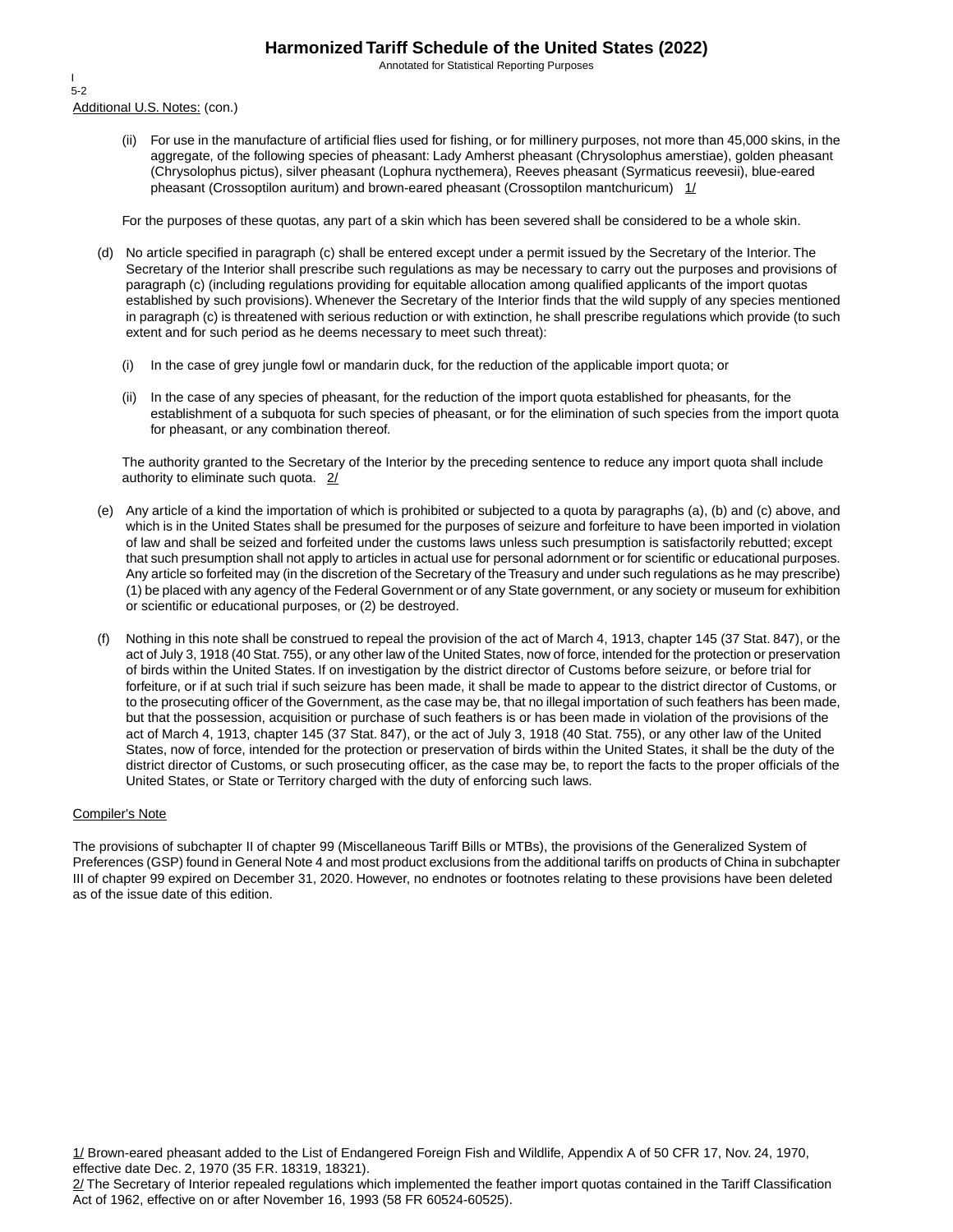Annotated for Statistical Reporting Purposes

| Heading/      | Stat.       |                                                                                                                                                                                                                                                                                    | Unit                  | Rates of Duty |                                                                                   |                |
|---------------|-------------|------------------------------------------------------------------------------------------------------------------------------------------------------------------------------------------------------------------------------------------------------------------------------------|-----------------------|---------------|-----------------------------------------------------------------------------------|----------------|
| Subheading    | Suf-<br>fix | Article Description                                                                                                                                                                                                                                                                | of<br>Quantity        | General       | $\mathbf{1}$<br>Special                                                           | $\overline{2}$ |
|               |             | 0501.00.00   00   Human hair, unworked, whether or not washed or scoured;                                                                                                                                                                                                          | kg 1.4% <sup>1/</sup> |               | Free (A, AU, BH, CL, 20%<br>CO, D, E, IL, JO,<br>KR, MA, OM, P,<br>PA, PE, S, SG) |                |
| 0502          |             | Pigs', hogs' or boars' bristles and hair; badger hair and other                                                                                                                                                                                                                    |                       |               |                                                                                   |                |
| 0502.10.00 00 |             | brushmaking hair; waste of such bristles or hair:<br>Pigs', hogs' or boars' bristles and hair and waste thereof   kg   0.8c/kg <sup>2/</sup>                                                                                                                                       |                       |               | Free (A*, AU, BH,<br>CL, CO, D, E, IL,<br>JO, KR, MA, OM,<br>P, PA, PE, S, SG)    | 6.6¢/kg        |
| 0502.90.00 00 |             |                                                                                                                                                                                                                                                                                    |                       |               |                                                                                   | Free           |
| 0504.00.00    |             | Guts, bladders and stomachs of animals (other than fish),<br>whole and pieces thereof, fresh, chilled, frozen, salted, in brine,                                                                                                                                                   |                       |               |                                                                                   | Free           |
|               | 20          | Prepared for use as sausage casings:                                                                                                                                                                                                                                               |                       |               |                                                                                   |                |
|               | 40          |                                                                                                                                                                                                                                                                                    |                       |               |                                                                                   |                |
|               | 60          |                                                                                                                                                                                                                                                                                    |                       |               |                                                                                   |                |
| 0505          |             | Skins and other parts of birds, with their feathers or down,<br>feathers and parts of feathers (whether or not with trimmed<br>edges) and down, not further worked than cleaned, disinfected<br>or treated for preservation; powder and waste of feathers or<br>parts of feathers: |                       |               |                                                                                   |                |
| 0505.10.00    |             | Meeting with ASTM D4522, Section 2.2 IDFB Testing<br>Regulations, Part 2, Sections 2.2, 2.3. Part 7 and Part<br>$11 - B$ :                                                                                                                                                         |                       |               |                                                                                   | 20%            |
|               | 50          |                                                                                                                                                                                                                                                                                    |                       |               |                                                                                   |                |
|               | 55          |                                                                                                                                                                                                                                                                                    |                       |               |                                                                                   |                |
|               | 60          | Other:                                                                                                                                                                                                                                                                             |                       |               |                                                                                   |                |
|               | 65          |                                                                                                                                                                                                                                                                                    |                       |               |                                                                                   |                |
| 0505.90       |             | Other:                                                                                                                                                                                                                                                                             |                       |               |                                                                                   |                |
| 0505.90.20    |             |                                                                                                                                                                                                                                                                                    |                       |               | Free (A, AU, BH, CL, 20%<br>CO, D, E, IL, JO,<br>KR, MA, OM, P,<br>PA, PE, S, SG) |                |
|               | 20          |                                                                                                                                                                                                                                                                                    |                       |               |                                                                                   |                |
|               | 40          |                                                                                                                                                                                                                                                                                    |                       |               |                                                                                   |                |
| 0505.90.60 00 |             |                                                                                                                                                                                                                                                                                    |                       |               |                                                                                   | 20%            |
| 0506          |             | Bones and horn-cores, unworked, defatted, simply prepared<br>(but not cut to shape), treated with acid or degelatinized;<br>powder and waste of these products:                                                                                                                    |                       |               |                                                                                   |                |
| 0506.10.00 00 |             |                                                                                                                                                                                                                                                                                    |                       |               |                                                                                   | Free           |
| 0506.90.00    |             |                                                                                                                                                                                                                                                                                    |                       |               |                                                                                   | Free           |
|               | 20          |                                                                                                                                                                                                                                                                                    |                       |               |                                                                                   |                |
|               | 40          |                                                                                                                                                                                                                                                                                    |                       |               |                                                                                   |                |
|               |             |                                                                                                                                                                                                                                                                                    |                       |               |                                                                                   |                |
|               |             |                                                                                                                                                                                                                                                                                    |                       |               |                                                                                   |                |
|               |             |                                                                                                                                                                                                                                                                                    |                       |               |                                                                                   |                |
|               |             |                                                                                                                                                                                                                                                                                    |                       |               |                                                                                   |                |
|               |             |                                                                                                                                                                                                                                                                                    |                       |               |                                                                                   |                |
|               |             |                                                                                                                                                                                                                                                                                    |                       |               |                                                                                   |                |
|               |             |                                                                                                                                                                                                                                                                                    |                       |               |                                                                                   |                |
|               |             |                                                                                                                                                                                                                                                                                    |                       |               |                                                                                   |                |

I 5-3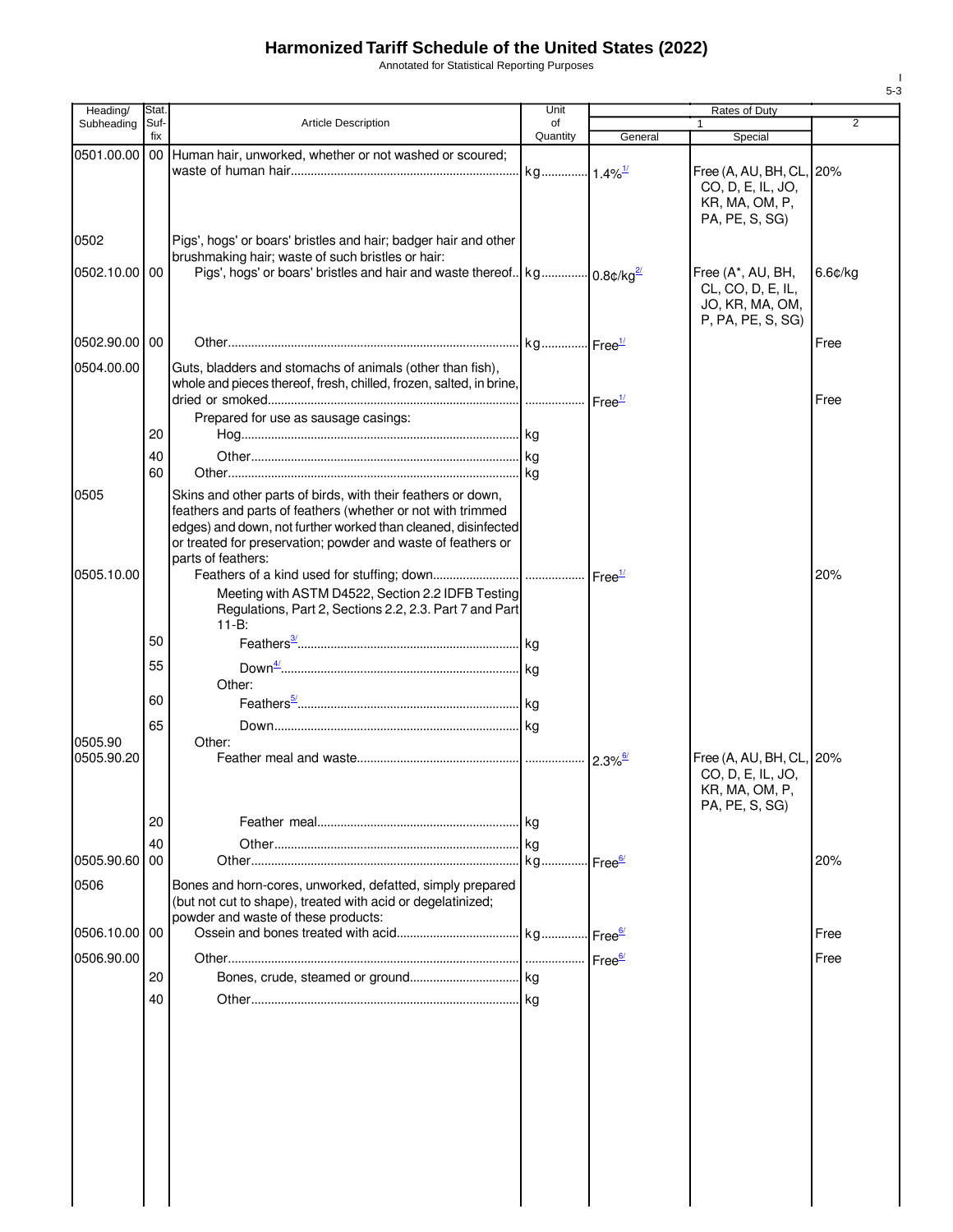Annotated for Statistical Reporting Purposes

| Heading/        | Stat.       |                                                                                                                                                                                                                                           | Unit           | Rates of Duty |                                                                                   |                |
|-----------------|-------------|-------------------------------------------------------------------------------------------------------------------------------------------------------------------------------------------------------------------------------------------|----------------|---------------|-----------------------------------------------------------------------------------|----------------|
| Subheading      | Suf-<br>fix | <b>Article Description</b>                                                                                                                                                                                                                | of<br>Quantity | General       | 1<br>Special                                                                      | $\overline{2}$ |
| 0507            |             | Ivory, tortoise-shell, whalebone and whalebone hair, horns,<br>antlers, hooves, nails, claws and beaks, unworked or simply<br>prepared but not cut to shape; powder and waste of these<br>products:                                       |                |               |                                                                                   |                |
| 0507.10.00   00 |             |                                                                                                                                                                                                                                           |                |               |                                                                                   | Free           |
| 0507.90.00      |             |                                                                                                                                                                                                                                           |                |               |                                                                                   | Free           |
|                 | 10          |                                                                                                                                                                                                                                           |                |               |                                                                                   |                |
|                 | 90          |                                                                                                                                                                                                                                           |                |               |                                                                                   |                |
|                 |             | 0508.00.00 00 Coral and similar materials, unworked or simply prepared but<br>not otherwise worked; shells of molluscs, crustaceans or<br>echinoderms and cuttlebone, unworked or simply prepared                                         |                |               |                                                                                   | Free           |
| 0510.00         |             | Ambergris, castoreum, civet and musk; cantharides; bile,<br>whether or not dried; glands and other animal products used<br>in the preparation of pharmaceutical products, fresh, chilled,<br>frozen or otherwise provisionally preserved: |                |               |                                                                                   |                |
| 0510.00.20 00   |             |                                                                                                                                                                                                                                           |                |               | Free (A, AU, BH, CL, 20%<br>CO, D, E, IL, JO,<br>KR, MA, OM, P,<br>PA, PE, S, SG) |                |
| 0510.00.40      |             |                                                                                                                                                                                                                                           |                |               |                                                                                   | Free           |
|                 | 10          |                                                                                                                                                                                                                                           |                |               |                                                                                   |                |
|                 | 20          |                                                                                                                                                                                                                                           |                |               |                                                                                   |                |
|                 | 40          | Cantharides; glands (other than pancreas), organs<br>and other animal products used in the preparation of                                                                                                                                 |                |               |                                                                                   |                |
|                 |             |                                                                                                                                                                                                                                           |                |               |                                                                                   |                |

I 5-4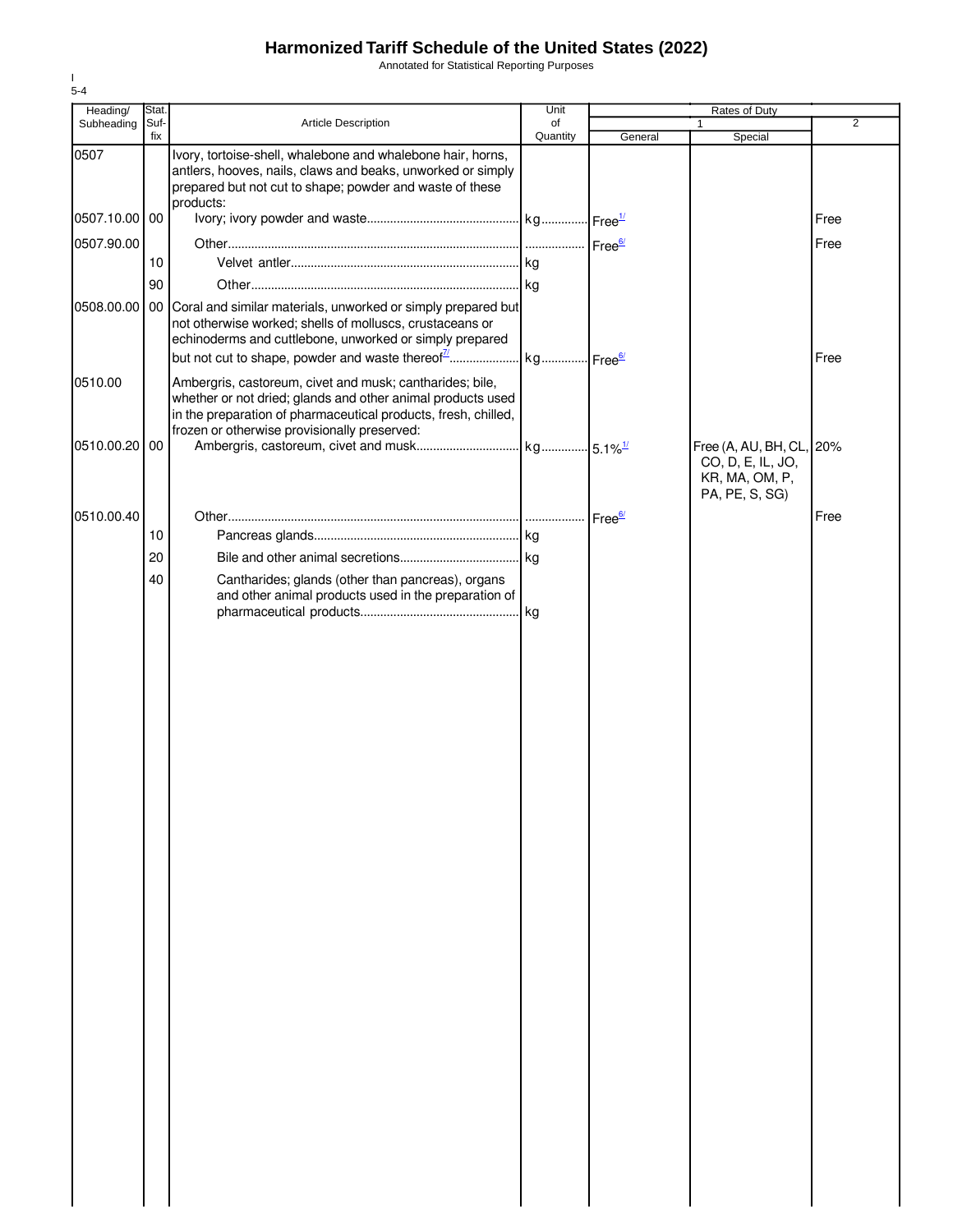Annotated for Statistical Reporting Purposes

| Heading/                 | Stat.       |                                                                                                                                    | Unit               |                    | Rates of Duty                                                                  |      |
|--------------------------|-------------|------------------------------------------------------------------------------------------------------------------------------------|--------------------|--------------------|--------------------------------------------------------------------------------|------|
| Subheading               | Suf-<br>fix | <b>Article Description</b>                                                                                                         | of<br>Quantity     | General            | Special                                                                        | 2    |
| 0511                     |             | Animal products not elsewhere specified or included; dead<br>animals of chapter 1 or 3, unfit for human consumption:               |                    |                    |                                                                                |      |
| 0511.10.00               | 10          |                                                                                                                                    | .                  | Free <sup>6/</sup> |                                                                                | 10%  |
|                          |             |                                                                                                                                    | doses              |                    |                                                                                |      |
|                          | 90          | Other:                                                                                                                             | doses              |                    |                                                                                |      |
| 0511.91.00               |             | Products of fish or crustaceans, molluscs or other<br>aquatic invertebrates; dead animals of chapter 3                             | Free <sup>6/</sup> |                    |                                                                                | Free |
|                          | 10          |                                                                                                                                    |                    |                    |                                                                                |      |
|                          | 90          |                                                                                                                                    |                    |                    |                                                                                |      |
| 0511.99<br>0511.99.20 00 |             | Other:<br>Parings and similar waste of raw hides or skins;<br>glue stock not elsewhere specified or included kg Free <sup>6/</sup> |                    |                    |                                                                                | Free |
| 0511.99.30               |             | Products chiefly used as food for animals or as                                                                                    |                    |                    |                                                                                | 10%  |
|                          | 30          | Antarctic krill (Euphausia superba) kg                                                                                             |                    |                    |                                                                                |      |
|                          | 60          |                                                                                                                                    |                    |                    |                                                                                |      |
| 0511.99.33 00            |             | Horsehair and horsehair waste, whether or not put                                                                                  |                    |                    |                                                                                |      |
|                          |             | up as a layer with or without supporting material kg Free <sup>6/</sup>                                                            |                    |                    |                                                                                | Free |
| 0511.99.36 00            |             |                                                                                                                                    |                    |                    | Free (A+, AU, BH,<br>CL, CO, D, E, IL,<br>JO, KR, MA, OM,<br>P, PA, PE, S, SG) | 15%  |
| 0511.99.40               |             |                                                                                                                                    |                    | $1.1\%$            | Free (A, AU, BH, CL,<br>CO, D, E, IL, JO,<br>KR, MA, OM, P,<br>PA, PE, S, SG)  | 10%  |
|                          |             | Cattle embryos:                                                                                                                    |                    |                    |                                                                                |      |
|                          | 24          |                                                                                                                                    |                    |                    |                                                                                |      |
|                          | 28<br>30    |                                                                                                                                    |                    |                    |                                                                                |      |
|                          | 40          |                                                                                                                                    |                    |                    |                                                                                |      |
|                          | 70          |                                                                                                                                    |                    |                    |                                                                                |      |
|                          |             |                                                                                                                                    |                    |                    |                                                                                |      |
|                          |             |                                                                                                                                    |                    |                    |                                                                                |      |

I 5-5